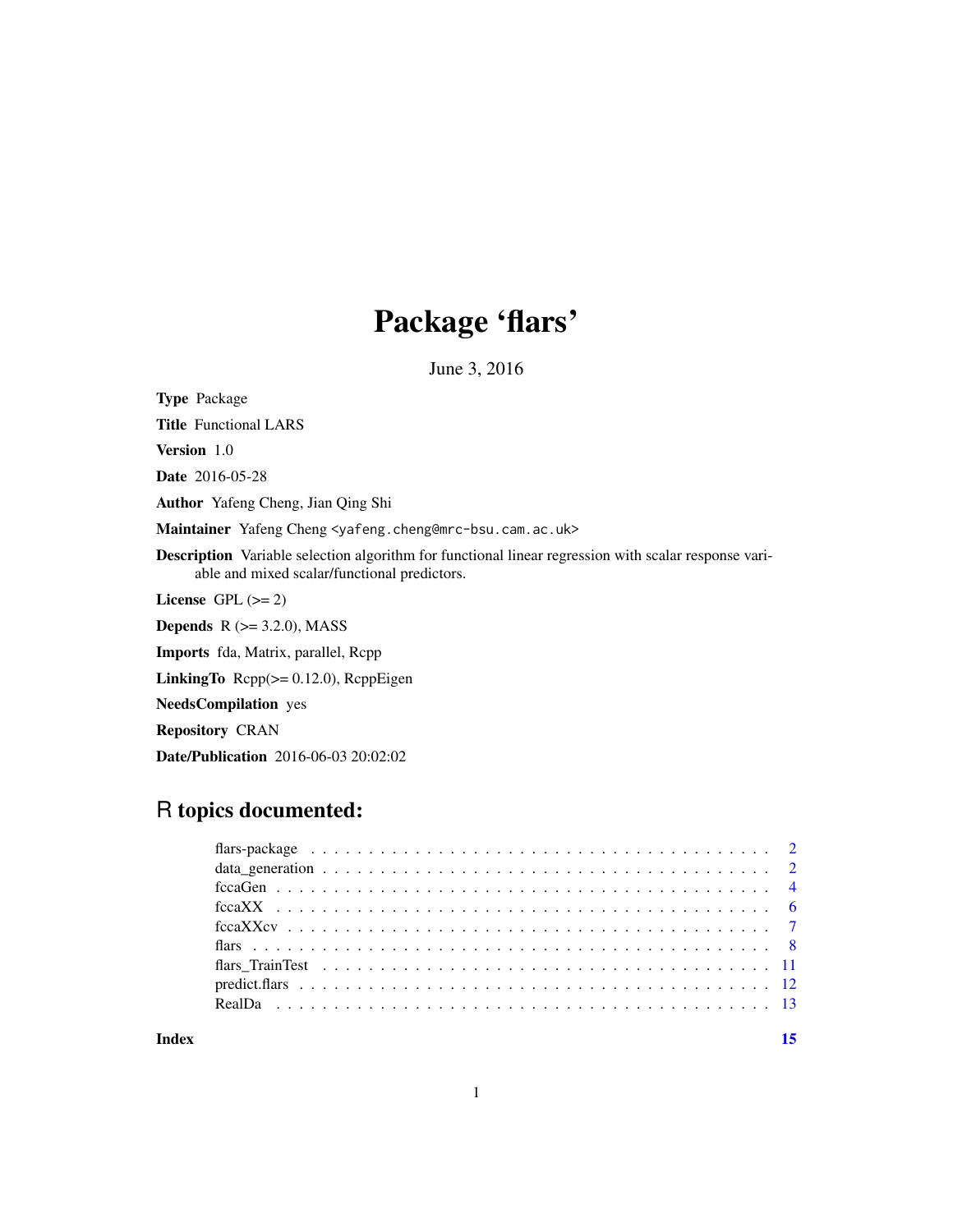<span id="page-1-0"></span>flars-package *Functional least angle regression for functional linear regression with scalar response and mixed scalar and functional covariates.*

## Description

This is a package for the variable selection problem in the functional linear regression model. The model we target on has a scalar response, in other words, a continuous random variable following Normal distribution. The candidate covariates could be either functional or scalar or a mixture of the two. The algorithm is able to do selection when number of candidate variables is larger than the sample size. The efficiency is from the idea of the Least Angle Regression and the stopping rule that we designed for this algorithm.

## Details

| Package: | flars       |
|----------|-------------|
| Type:    | Package     |
| Version: | 1.0         |
| Date:    | 2016-05-28  |
| License: | $GPL (= 2)$ |

#### Author(s)

Yafeng Cheng, Jian Qing Shi

Maintainer: Yafeng Cheng <yafeng.cheng@mrc-bsu.cam.ac.uk>

## References

Cheng, Yafeng, Jian Qing Shi, and Janet Eyre. "Nonlinear Mixed-effects Scalar-on-function Models and Variable Selection for Kinematic Upper Limb Movement Data." arXiv preprint arXiv:1605.06779 (2016).

data\_generation *Data generation function for examples.*

## Description

This function generates a few types of data with different correlation structures. The generated data can be used in the examples provided in other functions such as the calculation of the functional canonical correlation analysis and the functional least angle regression.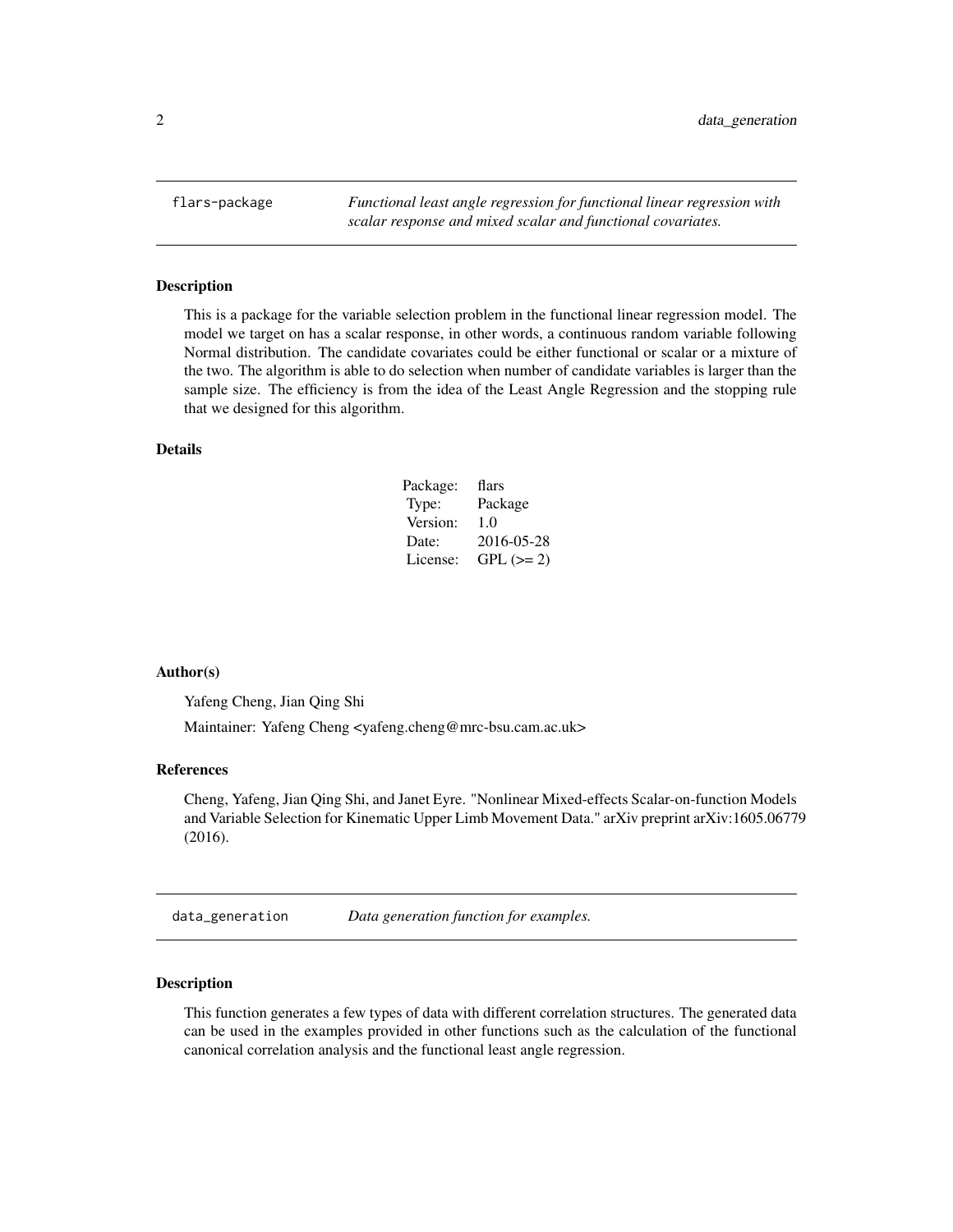## data\_generation 3

## Usage

```
data_generation(seed,nsamples=80,hyper=NULL,var_type=c('f','m'),
                cor_type=1:6,uncorr=TRUE,nVar=8)
```
## Arguments

| seed     | Set the seed for random numbers.                                                                                                     |
|----------|--------------------------------------------------------------------------------------------------------------------------------------|
| nsamples | Sample size of the data to generate.                                                                                                 |
| hyper    | Hyper parameters used in the Gaussian process (GP). GP is used for building<br>the covariance structure of the functional variables. |
| var_type | Two choices of the variable types. See details for more information.                                                                 |
| cor_type | Correlation structures. See details for more information.                                                                            |
| uncorr   | Whether the variables are built based on linearly uncorrelated variables. See<br>details for more information.                       |
| nVar     | Number of base variables to generate. Note that this is not the exact number of<br>variables generated at the end.                   |

## Details

var\_type could be either 'f' or 'm'. If var\_type='f', only functional variables will be generated. If var\_type='m', both functional variables and scalar variables will be generated.

When uncorr is TRUE, a few linearly uncorrelated variables will be generated. This is to better control the correlation structure of the variables using cor\_type. If you want to generated a large number of variables, uncorr should be FALSE.

cor\_type are numbers from 1 to 6 or from 1 to 4 depending on the choices of var\_type. This is ONLY useful when we use the defaul number of variables, i.e., nVar=8 and the initial variables are linearly uncorrelated, i.e., uncorr=TRUE. Bigger value of cor\_type means more complicated correlation structures.

If no correlation restriction is required for the variables, we can use cor\_type=1.

nVar is the number of the base variables generated. It is recommaned that users can modify the function to get their own data set. The other way is to use this function repeatedly to get enough both functional and scalar variables. The response variable can be re-generated by the user. Increasing the value of this argument may give NaN for the response variables.

#### Value

| x      | List of covariates.                                                                                                                                 |
|--------|-----------------------------------------------------------------------------------------------------------------------------------------------------|
| У      | Response variable.                                                                                                                                  |
| BetaT  | True shape of the functional coefficients and true values of the scalar variables.                                                                  |
| bConst | Normalizing constants of the functional coefficients. True functional coeffi-<br>cients are the shape times the corresponding normalizing constant. |
| noise  | Random noise.                                                                                                                                       |
| mu     | True intercept.                                                                                                                                     |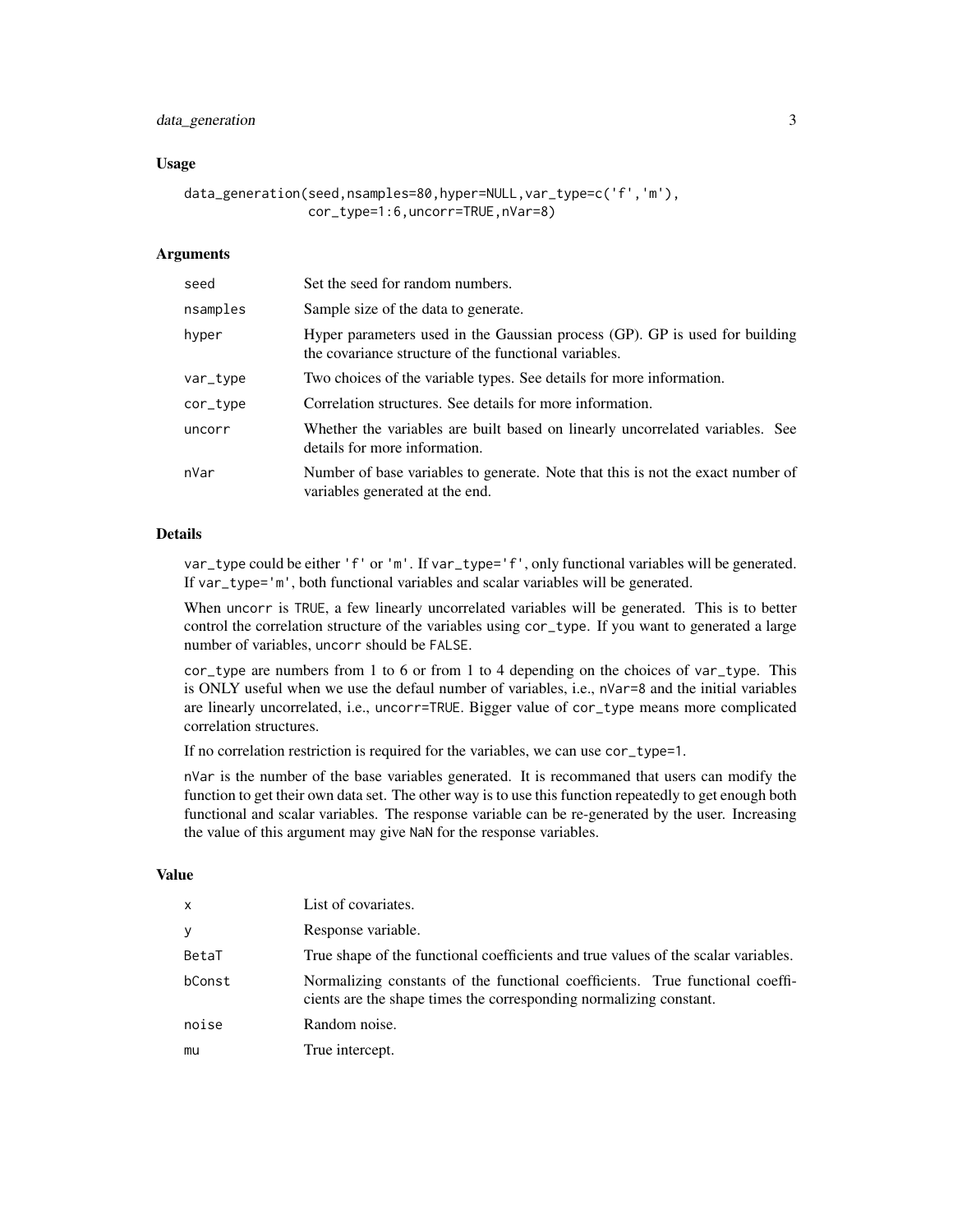## Examples

```
library(flars)
dataL=data_generation(seed = 1, uncorr = TRUE, nVar = 8, nsamples = 120,
      var_type = 'f', cor_type = 1)
```
<span id="page-3-1"></span>

| fccaGen |  |  |  |
|---------|--|--|--|
|         |  |  |  |

Functional canonical correlation analysis between a scalar variable *and a list of mixed scalar and functional variables.*

## Description

This function carries out the canonical correlation analysis between a scalar variable and a list of mixed scalar and functional variables. There are four choices of the returned values and three representation methods of the functional variables.

## Usage

```
fccaGen(xL,yVec,type=c('dir','cor','a','all'),method=c('basis',
      'gq','raw'),GCV=TRUE,control=list())
```
## Arguments

| xL      | The mixed scalar and functional variables. If there is only one functional vari-<br>able, xL can be a matrix. If there is only scalar variables, xL can be a vector<br>or a matrix. If there are more than one functional variables, or there are mixed |
|---------|---------------------------------------------------------------------------------------------------------------------------------------------------------------------------------------------------------------------------------------------------------|
|         | functional and scalar variables, xL should be a list. If xL is a list, each item of<br>the list should correspond to one variable.                                                                                                                      |
| yVec    | The scalar variable. It should be a matrix.                                                                                                                                                                                                             |
| type    | The choice of outcomes. See details for more information.                                                                                                                                                                                               |
| method  | The representative methods for the functional coefficients. The method could<br>be one of the 'basis', 'gq' and 'raw' for basis function expression, Gaussian<br>quadrature and representative data points, respectively.                               |
| GCV     | Use generalized cross validation (GCV) or not to choose the tuning parameter.<br>Logic argument. Currently the only choice is to use GCV.                                                                                                               |
| control | List of elements that controls the details of the functional coefficients. See de-<br>tails for more information.                                                                                                                                       |

## Details

There are four choices of type in the function. 'dir' means that the function only returns the direction coefficients like the one in the traditional Canonical correlation analysis. 'cor' means that the function only returns the correlation coefficients. 'a' means that the function only returns the normalized direction coefficients. With this normalization, the direction coefficients are equivalent to the coefficients from a linear regression with response variable yVec and covariates xL. 'all' means that the function returns all three outcomes mentioned above.

The argument control is a list. It changes when different representative methods are used for the functional coefficients. If (type=='basis'), the list contains the following items:

<span id="page-3-0"></span>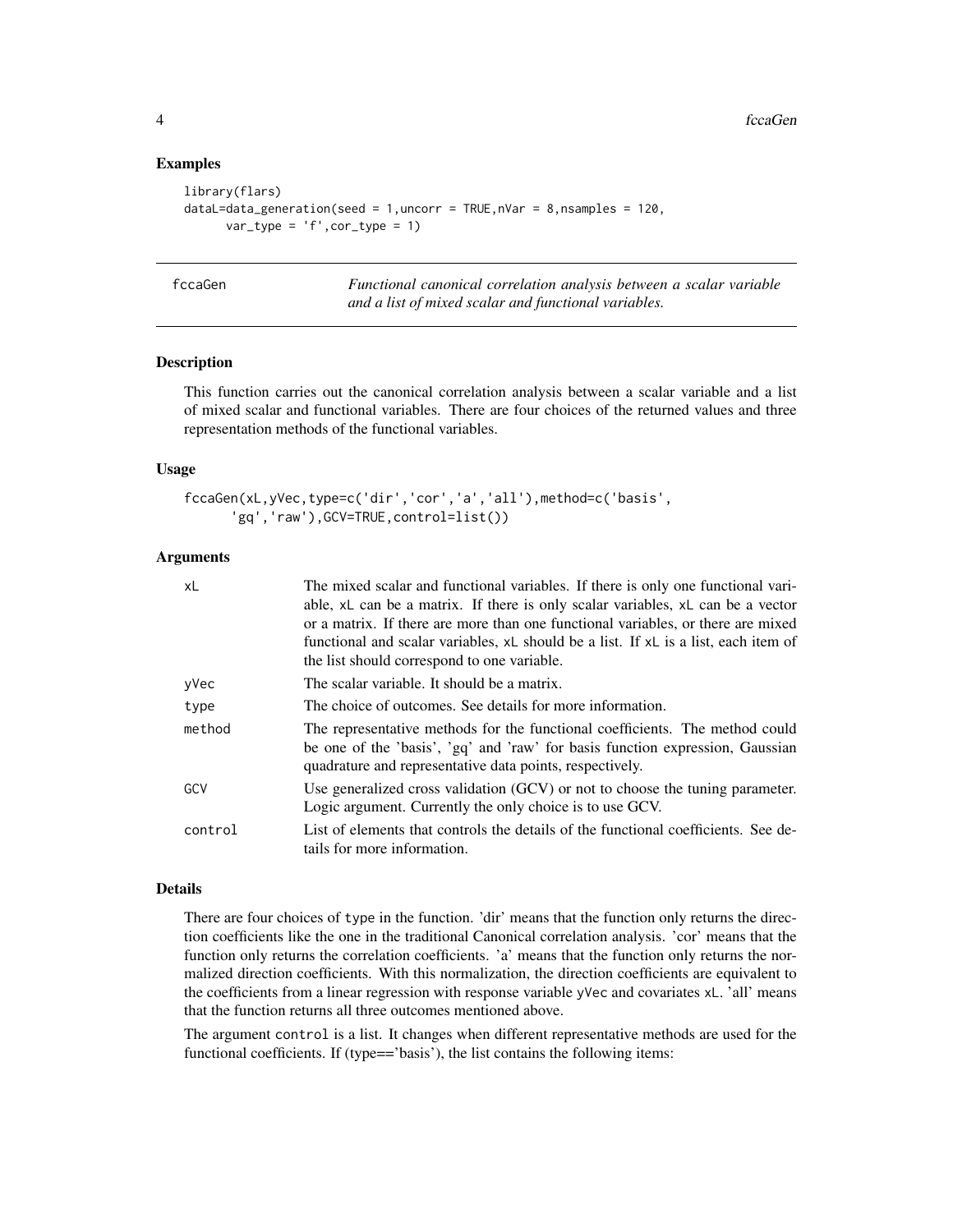#### fccaGen 5

- nbasis: Number of B-spline basis functions. Default value is 18.
- norder: Order of the basis functions. Default value is 6.
- pen1: The candidate values of the smoothing parameter. Default values are  $10^{\circ}(\text{seq}((-20),5,\text{len}=41))$
- pen2: The candidate values of the ridge tuning parameter. Default value is 0.01
- t: IMPORTANT! The time points correspond to the discrete data points of the functional variables. Default to be seq(0,1,len=max(sapply(xL,ncol),na.rm = T)). Do NOT change the starting and ending point of the sequence.

If (type $=='$ gq'), the list contains the following items:

- nP: Number of Gaussian quadrature points. Default value is 18.
- pen1: The candidate values of the smoothing parameter. Default values are  $10^{\circ}(\text{seq}((-20),5,\text{len}=21))$
- pen2: The candidate values of the ridge tuning parameter. Default value is 0.01
- t: IMPORTANT! The time points correspond to the discrete data points of the functional variables. Default to be  $seq(-1,1,len=max(sapply(xL,ncol),na.cm = T))$ . Do NOT change the starting and ending point of the sequence.

If (type=='raw'), the list contains the following items:

- pen1: The candidate values of the smoothing parameter. Default values are  $10^{\circ}(\text{seq}((-20),5,\text{len}=21))$
- pen2: The candidate values of the ridge tuning parameter. Default value is 0.01
- t: IMPORTANT! The time points correspond to the discrete data points of the functional variables. Default to be seq(0,1,len=max(sapply(xL,ncol),na.rm = T)). Do NOT change the starting and ending point of the sequence.

The function is designed to be able to handle the situation when different functional variables have different number of discrete data points and the discrete data points could be non-evenly spaced. This would require a list of t to input in the argument. However, this is not fully tested at the moment. For convenient, especially when we have a large number of functional variables, a universal setting of t is recommended.

## Value

| corr     | Correlation coefficient. It is returned when type='corr' or type='all'                              |
|----------|-----------------------------------------------------------------------------------------------------|
| a        | Normalized direction coefficients. It is returned when type='a' or type='all'                       |
| dir      | Direction coefficients. It is returned when type='dir'                                              |
| К        | Penalized covariance matrix. It is returned when type='all'.                                        |
| gq       | Gaussian quadrature weights. It is returned when type='all'.                                        |
| phil     | Known part of the functional coefficients. E.g, basis functions. It is returned<br>when type='all'. |
| S        | Hat matrix. It is returned when type='all'.                                                         |
| lam1     | The selected smoothing parameter. It is returned when type='all'.                                   |
| lam2     | The selected ridge parameter. It is returned when type='all'.                                       |
| GCV_mat  | The GCV value. It is returned when type='all'.                                                      |
| TraceHat | Trace of the hat matrix. It is returned when type='all'.                                            |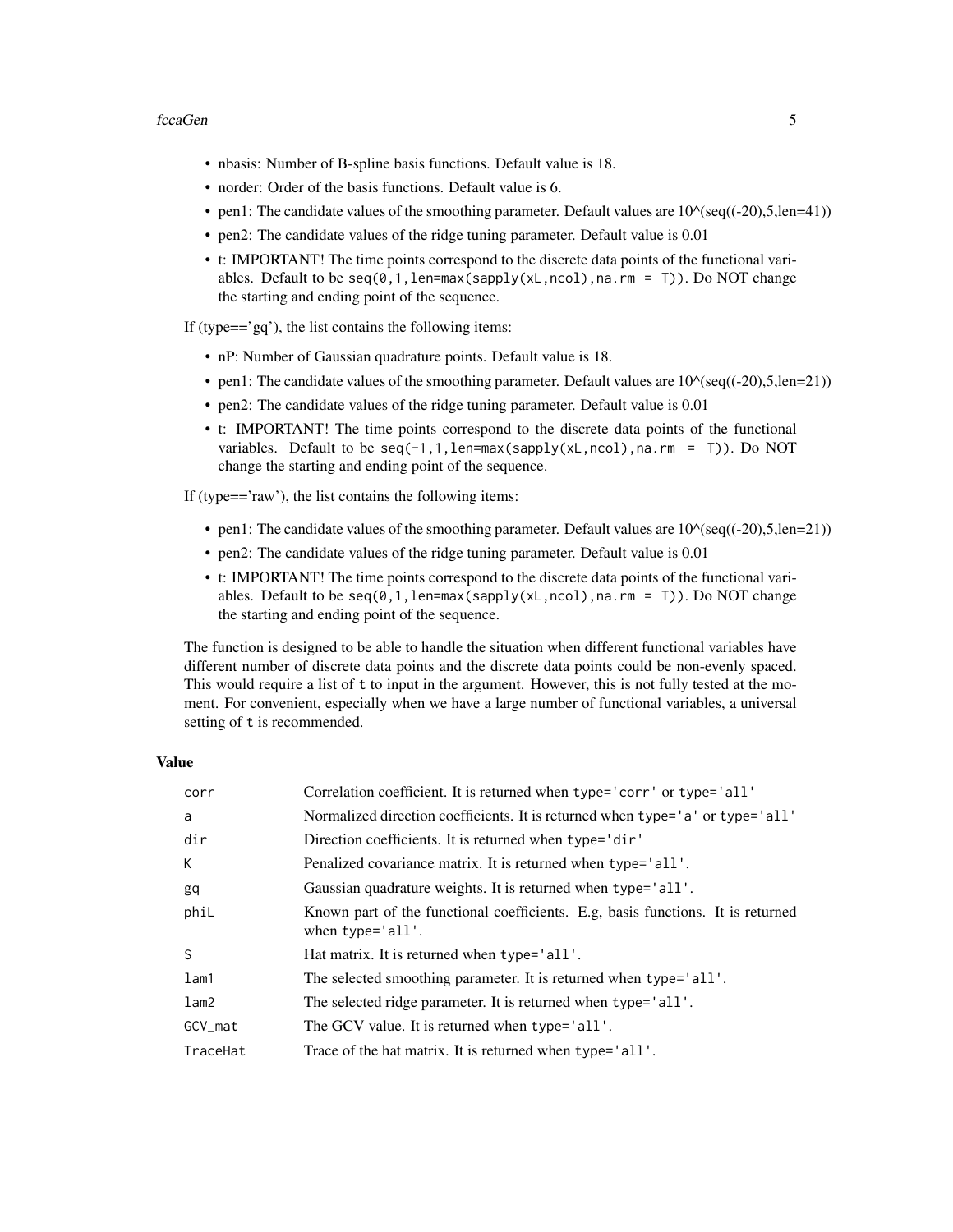## Examples

```
library(flars)
## Generate some data.
dataL=data_generation(seed = 1, uncorr = TRUE, nVar = 8, nsamples = 120,
      var_type = 'm', cor_type = 1)## If there is only one functional variable
# out1=fccaGen(dataL$x[1], dataL$y, type='all', method='basis')
## If there are only a few scalar variables
# x=matrix(rnorm(3*length(dataL$y)),ncol=3)
# out2=fccaGen(x, dataL$y, type='all', method='basis')
## If there are mixed scalar and functional variables
# out3=fccaGen(dataL$x, dataL$y, type='all', method='basis')
```
<span id="page-5-1"></span>fccaXX *Canonical correlation analysis between two groups of mixed functional and scalar variables*

## Description

This function carries out the canonical correlation analysis between two groups of mixed functional and scalar variables. Three different representing methods can be used for the functional coefficients. The tuning parameters should be specified in the arguments control1 and control2 for the two groups xL1 and xL2, respectively.

## Usage

```
fccaXX(xL1,xL2,centre=TRUE,method=c('basis','gq','raw'),control1=list(),
       control2=list(),tol=1e-7)
```

| xL1      | The mixed scalar and functional variables. For any number and any type of<br>variables, xL1 should be a list. Each item of the list should correspond to one<br>variable.                                                 |
|----------|---------------------------------------------------------------------------------------------------------------------------------------------------------------------------------------------------------------------------|
| xL2      | Same as $xL1$ .                                                                                                                                                                                                           |
| centre   | Logic argument. Default is TRUE, which means the variables do need to be<br>centred.                                                                                                                                      |
| method   | The representative methods for the functional coefficients. The method could<br>be one of the 'basis', 'gq' and 'raw' for basis function expression, Gaussian<br>quadrature and representative data points, respectively. |
| control1 | List of elements that controls the details of the functional coefficients for xL1.<br>See details for more information. See the argument control in function fice agent<br>for details.                                   |
| control2 | Similar to control1.                                                                                                                                                                                                      |
| tol      | The threshold to decide whether the correlation is to small to be non-zero.                                                                                                                                               |

<span id="page-5-0"></span>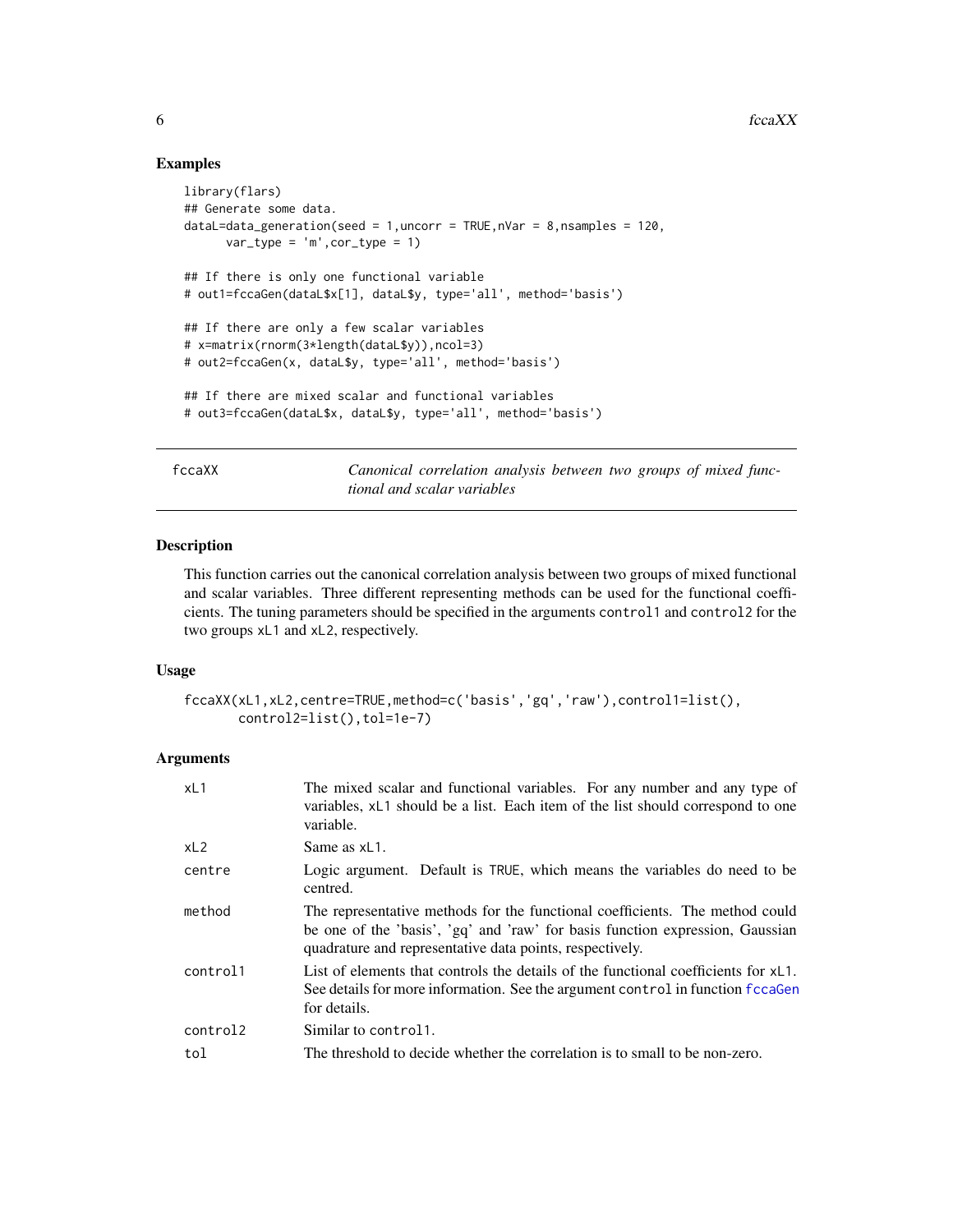#### <span id="page-6-0"></span>fccaXXcv 7

## Details

This function uses Moore-Penrose generalized inverse in the calculation to avoid sigular problem.

#### Value

| corr  | All the non-zero canonical correlation.               |
|-------|-------------------------------------------------------|
| coef1 | The corresponding coefficients (weights) for the xL1. |
| coef2 | The corresponding coefficients (weights) for the xL2. |

## Examples

```
# library(flars)
# library(fda)
## Generate some data sets.
# dataL1=data_generation(seed = 1,uncorr = FALSE,nVar = 8,nsamples = 120,
# var_type = 'm',cor_type = 1)
# dataL1=dataL1$x
# dataL2=data_generation(seed = 2,uncorr = FALSE,nVar = 8,nsamples = 120,
# var_type = 'm',cor_type = 1)
# dataL2=dataL2$x
## cross validation
# outCV=fccaXXcv(xL1 = dataL1[1:2], xL2 = dataL2[1:2], method = 'basis'
# \t, alpha = 10<sup>^</sup>seq(-6,0,len=5))
# cvCor=outCV$cor
# calculate the correlation
# out=fccaXX(dataL1, dataL2, method = 'basis', control1 = list(pen1=
# outCV$alpha[which.max(cvCor)]),control2 = list(pen1=
# outCV$alpha[which.max(cvCor)]))
```
fccaXXcv *This function finds the best smoothing parameter for the canonical correlation analysis for both groups of variables by using leave-oneout (sample) cross validation. The criterion here is to maximise the first canonical correlation.*

## Description

This function carries out the canonical correlation analysis between a scalar variable and a list of mixed scalar and functional variables. There are four choices of the returned values and three representation methods of the functional variables.

## Usage

```
fccaXXcv(xL1,xL2,method=c('basis','gq','raw'),centre = TRUE,tol=1e-7,
     Control1=list(),Control2=list(),alpha=10^seq(-6,1,len=10))
```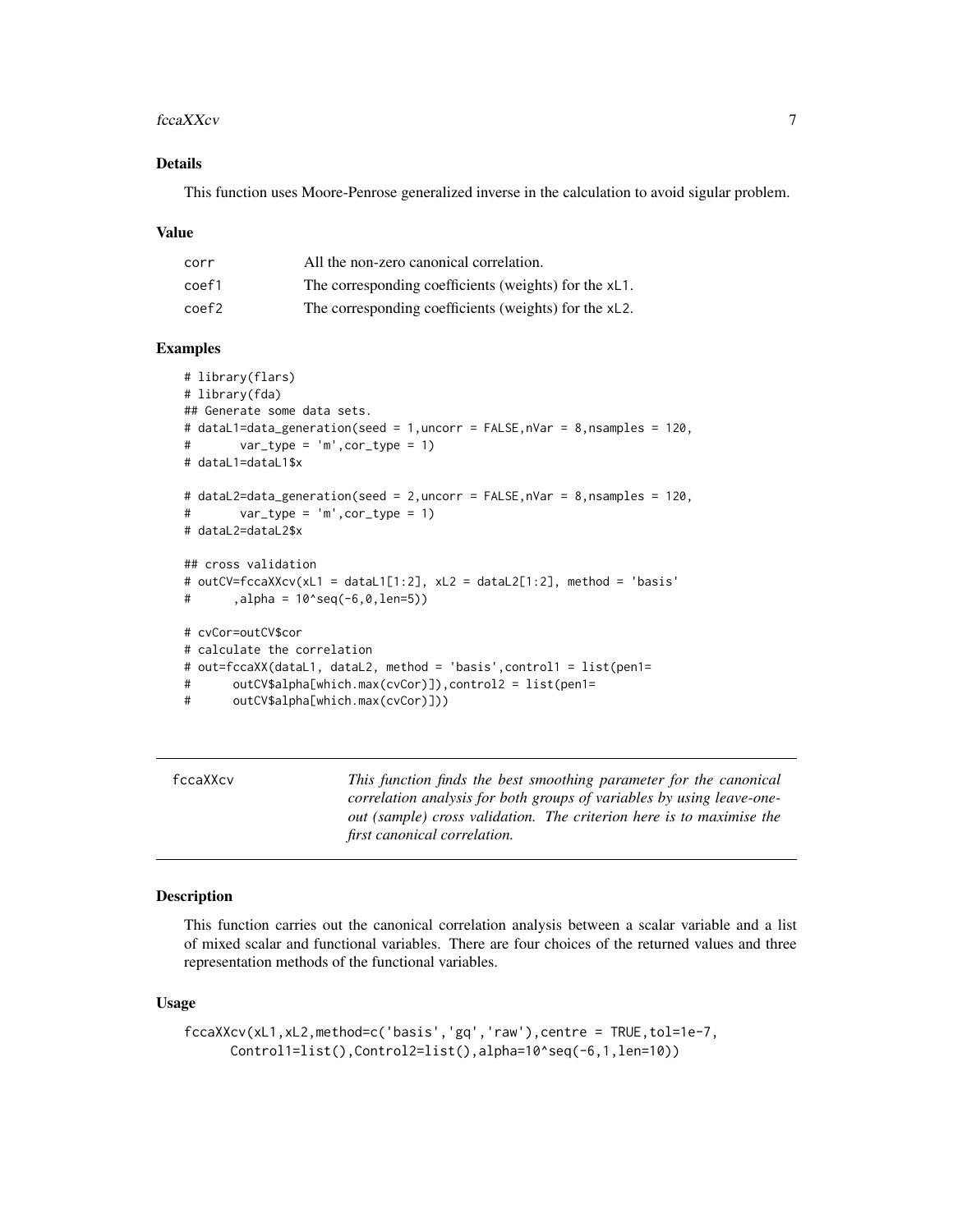## <span id="page-7-0"></span>Arguments

| xL1      | The mixed scalar and functional variables. For any number and any type of<br>variables, xL1 should be a list. Each item of the list should correspond to one<br>variable.                                                 |
|----------|---------------------------------------------------------------------------------------------------------------------------------------------------------------------------------------------------------------------------|
| xL2      | Same as xL1.                                                                                                                                                                                                              |
| method   | The representative methods for the functional coefficients. The method could<br>be one of the 'basis', 'gq' and 'raw' for basis function expression, Gaussian<br>quadrature and representative data points, respectively. |
| centre   | Logic argument. Default is TRUE, which means the variables do need to be<br>centred.                                                                                                                                      |
| tol      | The threshold to decide whether the correlation is to small to be non-zero.                                                                                                                                               |
| Control1 | List of elements that controls the details of the functional coefficients for $xL1$ .<br>See details for more information. See the argument control in function fccaGen<br>for details.                                   |
| Control2 | Similar to Control1.                                                                                                                                                                                                      |
| alpha    | Candidate tuning parameters for the smoothness of the functional coefficients.                                                                                                                                            |
|          |                                                                                                                                                                                                                           |

## Details

Note that the smoothing parameters for both groups of variables are assumed to be the same. This is due to high computational cost of cross validation. See the example in [fccaXX](#page-5-1).

## Value

| cor   | A vector of the first canonical correlation. Each element of the vector is corre-<br>sponding to one of the candidate tuning parameters. |
|-------|------------------------------------------------------------------------------------------------------------------------------------------|
| alpha | The corresponding tuning parameters.                                                                                                     |

<span id="page-7-1"></span>

flars *Functional least angle regression.*

## Description

This is the main function for the functional least angle regression algorithm. Under certain conditions, the function only needs the input of two arguments: x and y. This function can do both variable selection and parameter estimation.

## Usage

```
flars(x,y,method=c('basis','gq','raw'),max_selection,cv=c('gcv'),
     normalize=c('trace','rank','norm','raw'),lasso=TRUE,check=1,
     select=TRUE,VarThreshold=0.1,SignThreshold=0.8,
     control=list())
```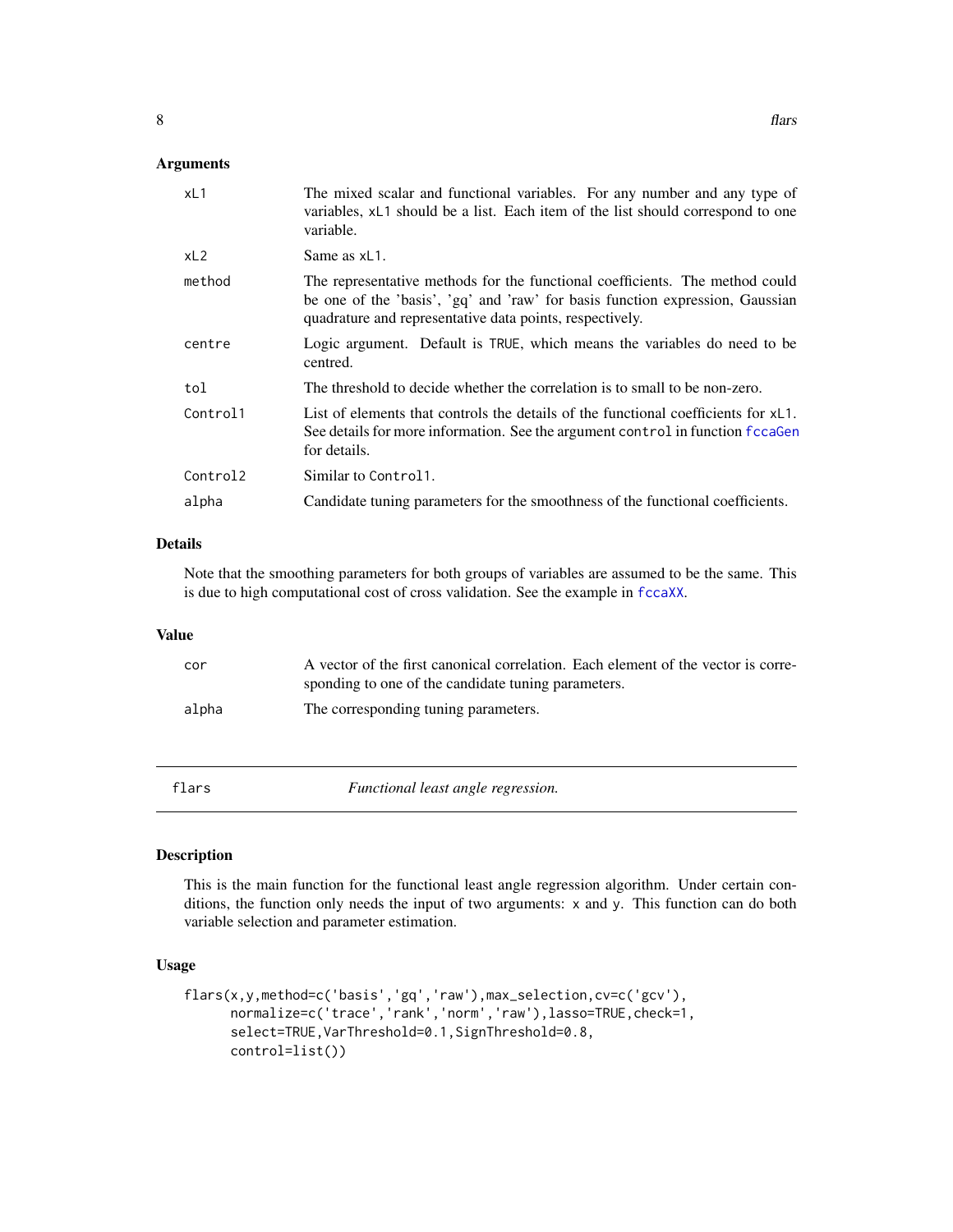#### <span id="page-8-0"></span>flars **9**

|              | х             | The mixed scalar and functional variables. Note that each of the functional<br>variables is expected to be stored in a matrix. Each row of the matrix should<br>represent a sample or a curve. If there is only one functional variable, x can be<br>a matrix. If there is only scalar variables, x can be a vector or a matrix. If there<br>are more than one functional variables, or there are mixed functional and scalar<br>variables, x should be a list. If x is a list, each item of the list should correspond<br>to one variable. |
|--------------|---------------|---------------------------------------------------------------------------------------------------------------------------------------------------------------------------------------------------------------------------------------------------------------------------------------------------------------------------------------------------------------------------------------------------------------------------------------------------------------------------------------------------------------------------------------------|
|              | У             | The scalar variable. It can be a matrix or a vector.                                                                                                                                                                                                                                                                                                                                                                                                                                                                                        |
|              | method        | The representative methods for the functional coefficients. The method could<br>be one of the 'basis', 'gq' and 'raw' for basis function expression, Gaussian<br>quadrature and representative data points, respectively.                                                                                                                                                                                                                                                                                                                   |
|              | max_selection | Number of maximum selections when stopping the algorithm. Set a reasonable<br>number for this argument to increase the calculation speed.                                                                                                                                                                                                                                                                                                                                                                                                   |
|              | CV            | Choise of cross validation. At the moment, the only choice is the generalized<br>cross validation, i.e., cv='gcv'.                                                                                                                                                                                                                                                                                                                                                                                                                          |
|              | lasso         | Use lasso modification or not. In other words, can variables selected in the<br>former iterations be removed in the later iterations.                                                                                                                                                                                                                                                                                                                                                                                                       |
|              | check         | Type of check methods for lasso modification. 1 means variance check, 2 means<br>sign check. check=1 is much better than the other one.                                                                                                                                                                                                                                                                                                                                                                                                     |
|              | select        | If TRUE, the aim is to do selection rather than parameter estimation, and the<br>stopping rule can be used when lasso=TRUE. If FALSE, the stopping rule may<br>not work when lasso=TRUE.                                                                                                                                                                                                                                                                                                                                                    |
|              | VarThreshold  | Threshold for removing variables based on variation explained. More specif-<br>ically, one condition to remove a variable is that the variation explained by a<br>variable is less than VarThreshold*Var(y). To remove this variable, there is<br>another condition: the variation explained by this variable is less than largest<br>variation it explained in the previous iterations.                                                                                                                                                    |
|              | SignThreshold | This is a similar argument to VarThreshold. If a functional coefficient has less<br>than SignThreshold same as that from the previous iteration, the variable is<br>removed.                                                                                                                                                                                                                                                                                                                                                                |
|              | normalize     | Choice of normalization methods. This is to remove any effects caused by the<br>different dimensions of functional variables and scalar variables. Currently we<br>have trace, rank, norm, raw. norm and raw are recommended.                                                                                                                                                                                                                                                                                                               |
|              | control       | list of control elements for the functional coefficients. See f ccaGen for details.                                                                                                                                                                                                                                                                                                                                                                                                                                                         |
| <b>Value</b> |               |                                                                                                                                                                                                                                                                                                                                                                                                                                                                                                                                             |
|              | Mu            | Estimated intercept from each of the iterations                                                                                                                                                                                                                                                                                                                                                                                                                                                                                             |
|              | Beta          | Estimated functional coefficients from each of the iterations                                                                                                                                                                                                                                                                                                                                                                                                                                                                               |
|              | alpha         | Distance along the directions from each of the iterations                                                                                                                                                                                                                                                                                                                                                                                                                                                                                   |
|              | p2_norm       | Normalization constant applied to each of the iterations                                                                                                                                                                                                                                                                                                                                                                                                                                                                                    |
|              | AllIndex      | All the index. If one variable is removed, it will become a negative index.                                                                                                                                                                                                                                                                                                                                                                                                                                                                 |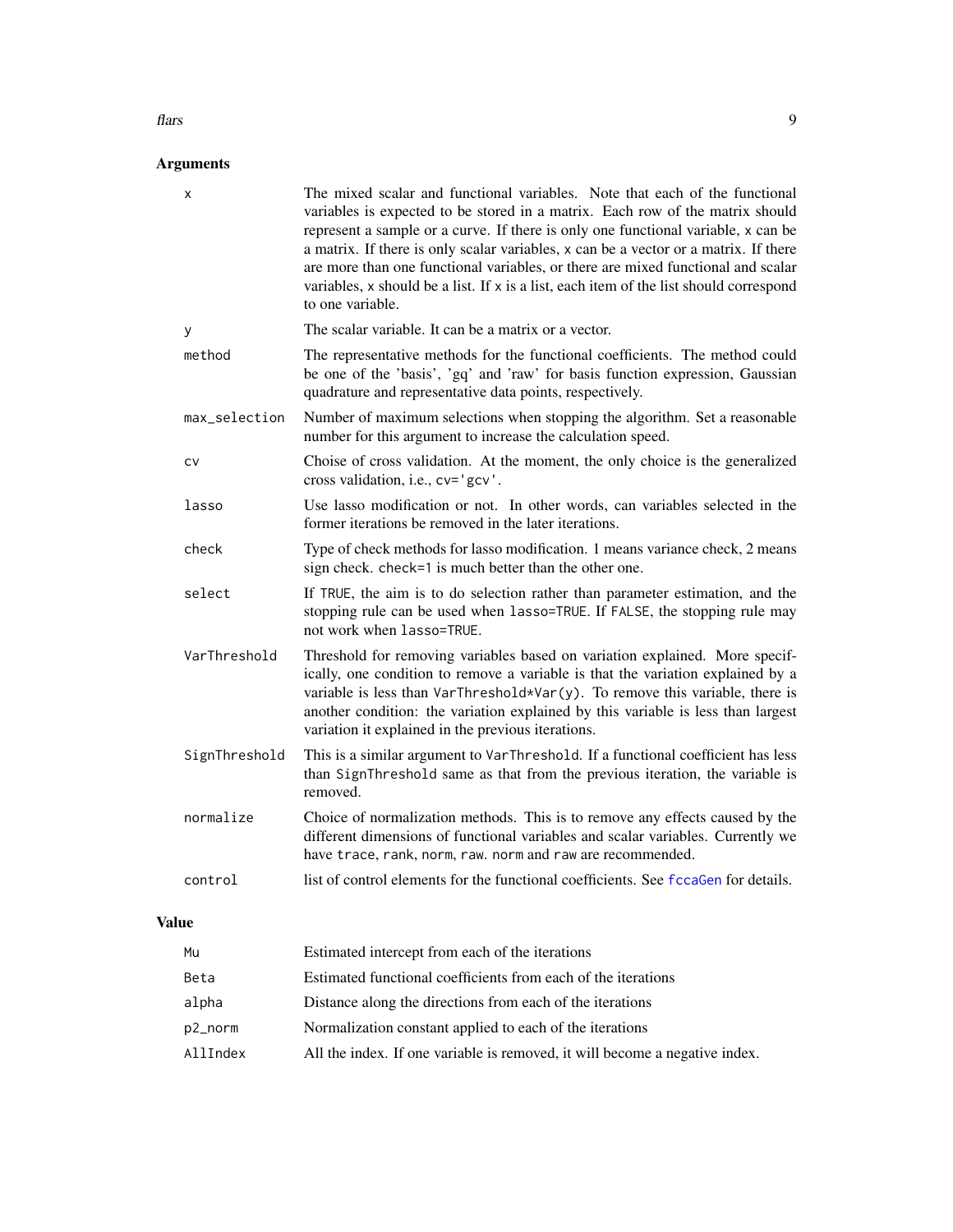| index      | All the index at the end of the selection.                                                                                                                                 |
|------------|----------------------------------------------------------------------------------------------------------------------------------------------------------------------------|
| <b>CD</b>  | Stopping rule designed for this algorithm. The algorithm should stop when this<br>value is very small. Normally we can observe an obvious and severe drop of the<br>value. |
| resid      | Residual from each of the iteration.                                                                                                                                       |
| RowMeans   | Point-wise mean of the functional variables and mean of the scalar variables.                                                                                              |
| RowSds     | Point-wise sd of the functional variables and sd of the scalar variables.                                                                                                  |
| yMean      | Mean of the response variable.                                                                                                                                             |
| ySD        | SD of the response variable.                                                                                                                                               |
| p0         | The projections obtained from each iteration without normalization.                                                                                                        |
| cor1       | The maximum correlation obtained from the first iteration.                                                                                                                 |
| lasso      | Weather have lasso step or not.                                                                                                                                            |
| df         | The degrees of freedom calculated at the end of each iteration.                                                                                                            |
| Sigma2Bar  | Estimated \$sigma^2\$.                                                                                                                                                     |
| StopStat   | Conventional stopping criteria.                                                                                                                                            |
| varSplit   | The variation explained by each of the candidate variables at each iteration.                                                                                              |
| SignCheckF | The proportion of sign changing for each of the candidate variables at each iter-<br>ation.                                                                                |

## Examples

```
library(flars)
library(fda)
#### Ex1 ####
## Generate some data.
dataL=data_generation(seed = 1, uncorr = TRUE, nVar = 8, nsamples = 120,
    var_type = 'm', cor_type = 3)## Do the variable selection
out=flars(dataL$x,dataL$y,method='basis',max_selection=9,
    normalize='norm',lasso=FALSE)
## Check the stopping point with CD
plot(2:length(out$alpha),out$CD) # plot the CD with the iteration number
## In simple problems we can try
(iter=which.max(diff(out$CD))+2)
#### Ex2 ####
## Generate some data.
# dataL=data_generation(seed = 1,uncorr = FALSE,nVar = 8,nsamples = 120,
# var_type = 'm',cor_type = 3)
## add more variables to the candidate
# for(i in 2:4){
# dataL0=data_generation(seed = i,uncorr = FALSE,nVar = 8,nsamples = 120,
```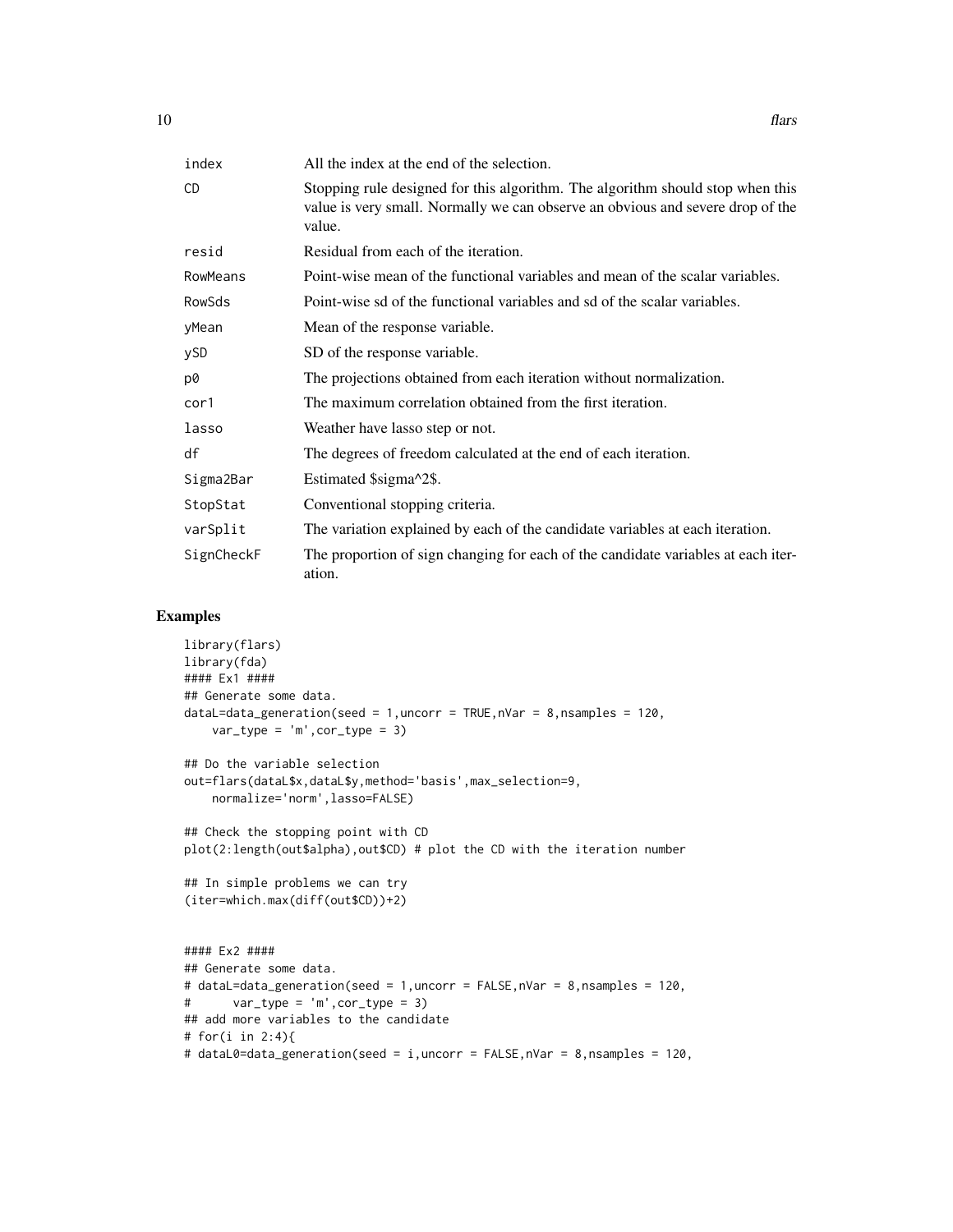## <span id="page-10-0"></span>flars\_TrainTest 11

```
# var_type = 'm',cor_type = 3)
# dataL$x=c(dataL$x,dataL0$x)
# }
# names(dataL$x)=paste0('v_',seq(length(dataL$x)))
## Do the variable selection
# out=flars(dataL$x,dataL$y,method='basis',max_selection=9,
# normalize='norm',lasso=FALSE)
#### Ex3 (small subset of a real data set) ####
data(RealDa, package = 'flars')
out=flars(RealDa$x,RealDa$y,method='basis',max_selection=9,
   normalize='norm',lasso=FALSE)
# out=flars(RealDa$x,RealDa$y,method='basis',max_selection=9,
# normalize='norm',lasso=TRUE)
## Check the stopping point with CD
plot(2:length(out$alpha),out$CD) # plot the CD with the iteration number
## The value drops to very small compare to others at iteration six and
### stays low after that, so the algorithm may stop there.
```
flars\_TrainTest *Internal function for doing simulation using functional lars.*

## Description

This is a function built for doing data generation and variable selection using functional lars with different settings and data with different correlation structures.

## Usage

```
flars_TrainTest(seed=1,nsamples=120,nTrain=80,var_type=c('f','m'),
                VarThreshold0=0.1,SignThreshold0=0.8,cor_type=1:5,
                lasso=TRUE, check = 1,uncorr=T,nVar=8,Discrete_Norm_ID=1:12,
                NoRaw_max=12,raw_max=9,hyper=NULL,RealX=NULL,RealY=NULL,
                dataL=NULL,nCor=0,control=list())
```

| seed          | Set the seed for random numbers.                                                              |
|---------------|-----------------------------------------------------------------------------------------------|
| nsamples      | Sample size of the data to generate.                                                          |
| nTrain        | Sample size of the training data.                                                             |
| var_type      | Two choices of the variable types. See details for more information.                          |
| cor_type      | Correlation structures. See details for more information.                                     |
| VarThreshold0 | Threshold for removing variables based on variation explained. See flars for<br>more details. |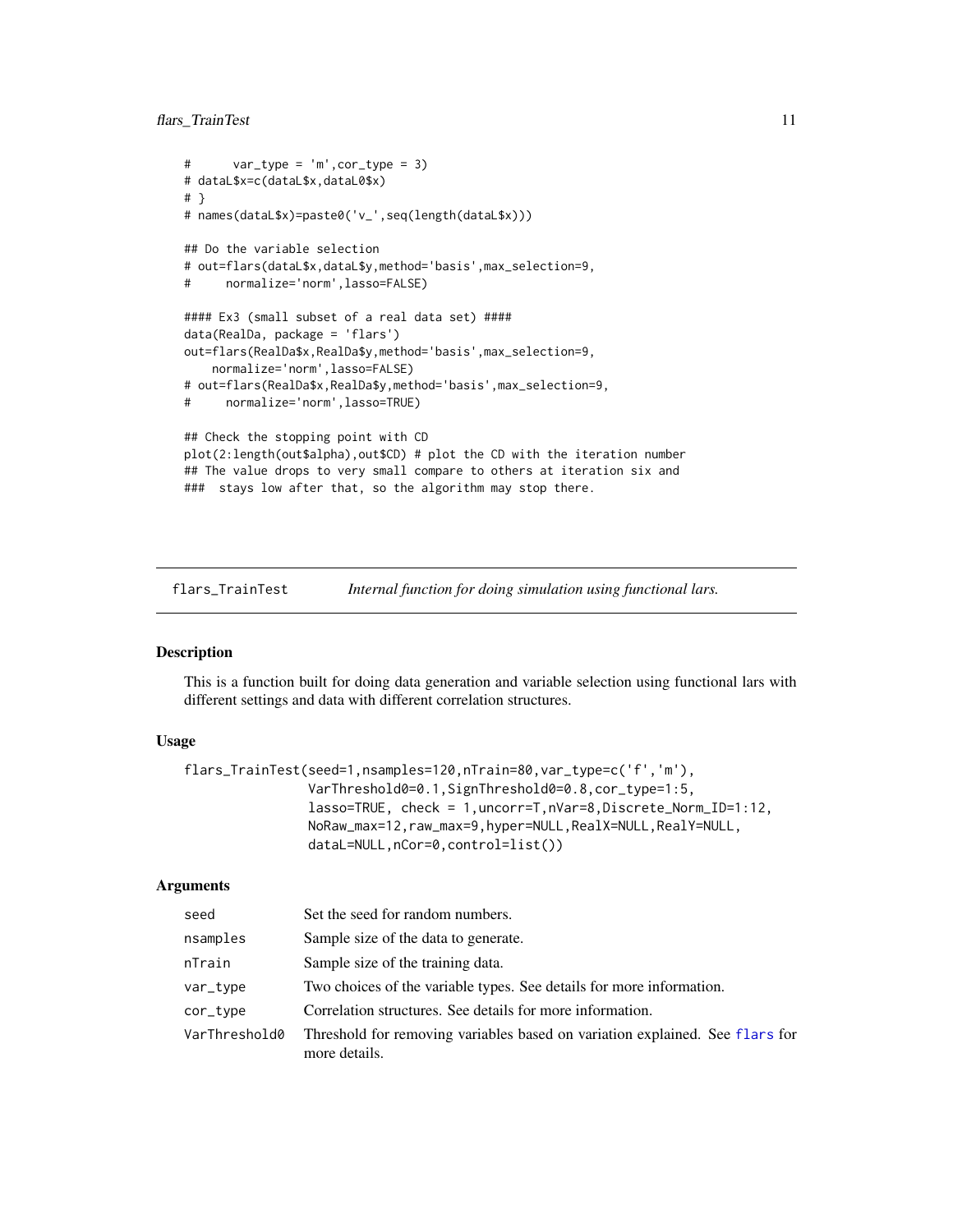<span id="page-11-0"></span>

|                  | SignThreshold0 Same as VarThreshold0                                                                                                  |  |
|------------------|---------------------------------------------------------------------------------------------------------------------------------------|--|
| lasso            | Use lasso modification or not. In other words, can variables selected in the<br>former iterations be removed in the later iterations. |  |
| check            | Type of lasso check. 1 means variance check, 2 means sign check. check=1 is<br>much better than the other one.                        |  |
| uncorr           | If the variables are uncorrelated or not. See details for more information.                                                           |  |
| nVar             | Number of variables to generate.                                                                                                      |  |
| Discrete_Norm_ID |                                                                                                                                       |  |
|                  | Which discrete method and which norm to use. 1 to 12.                                                                                 |  |
| NoRaw_max        | Number of variables to select when not using RDP discretising method.                                                                 |  |
| raw_max          | Number of variables to select when using RDP discretising method.                                                                     |  |
| hyper            | Hyper parameters used in the Gaussian process. GP is used for building the<br>covariance structure of the functional variables.       |  |
| RealX            | Real data input X.                                                                                                                    |  |
| RealY            | Real data input Y.                                                                                                                    |  |
| dataL            | Real input data list rather than generate in the function. It should has the same<br>structure as that generated.                     |  |
| nCor             | Number of cores to use.                                                                                                               |  |
| control          | List of control items. See fccaGen for more details.                                                                                  |  |

#### Value

A list of results using different normalization methods and different representation methods for the functional coefficients.

predict.flars *Prediction for functional least angle regression.*

## Description

This is the function that carries out the prediction of the new observations.

## Usage

```
## S3 method for class 'flars'
predict(object,newdata,...)
```

| object    | This must be a flars object from the function flars.                                                                                       |
|-----------|--------------------------------------------------------------------------------------------------------------------------------------------|
| newdata   | A list of new observations. The format of this set of data must be the same as<br>the training data, including the order of the variables. |
| $\ddotsc$ | Other arguments to input.                                                                                                                  |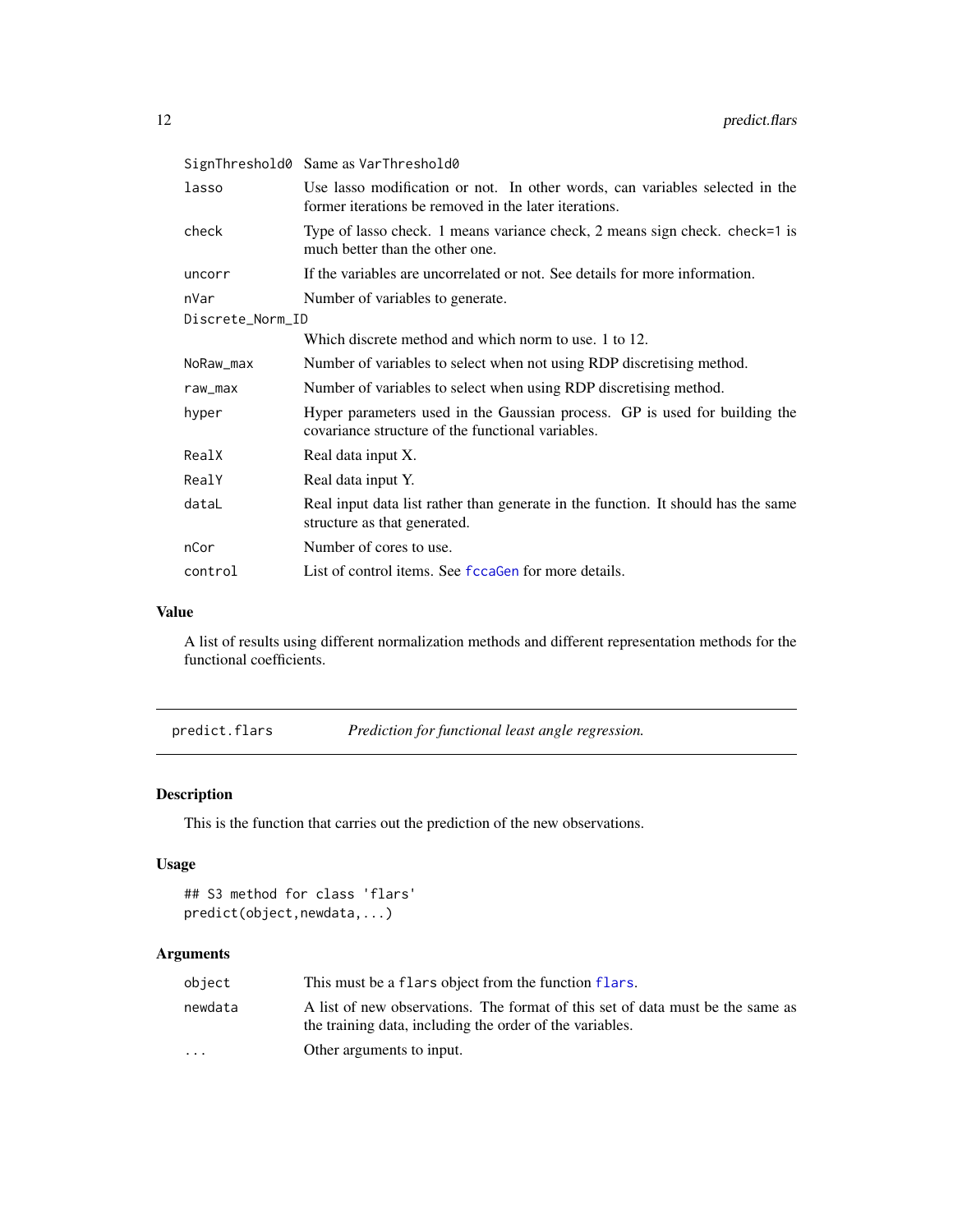## <span id="page-12-0"></span> $RealDa$  13

## Value

A matrix of predictions. Since the input flars object may have more than one estimated coefficients, the number of predictions may be more than one set. Each column of the outcome is corresponding to one set of coefficients.

## Examples

```
library(flars)
library(fda)
## Generate some data.
dataL=data_generation(seed = 1, uncorr = TRUE, nVar = 8, nsamples = 120,
      var_type = 'm', cor_type = 3)## Split the training data and the testing data
nTrain=80
nsamples=120
TrainIdx=seq(nTrain)
TestIdx=seq(nsamples)[-TrainIdx]
fsmTrain=lapply(dataL$x,function(fsmI) fsmI[TrainIdx,,drop=FALSE])
fsmTest=lapply(dataL$x,function(fsmI) fsmI[TestIdx,,drop=FALSE])
yTrain=dataL$y[TrainIdx]
yTest=dataL$y[TestIdx]
## Do the variable selection
out=flars(fsmTrain,yTrain,method='basis',max_selection=9,
   normalize='norm',lasso=FALSE)
## Do the prediction
pred=predict(out,newdata = fsmTest)
# apply(pred,2,flars:::rmse,yTest)
```
RealDa *A subset of real data from Limbs Alive project.*

#### Description

A subset of scalar response variable, functional variables and scalar variables.

## Usage

RealDa

#### Format

A list with one response and one list of covariates. The covariates contains 15 functional variables and 11 scalar variables. Each element of the covariates is a matrix.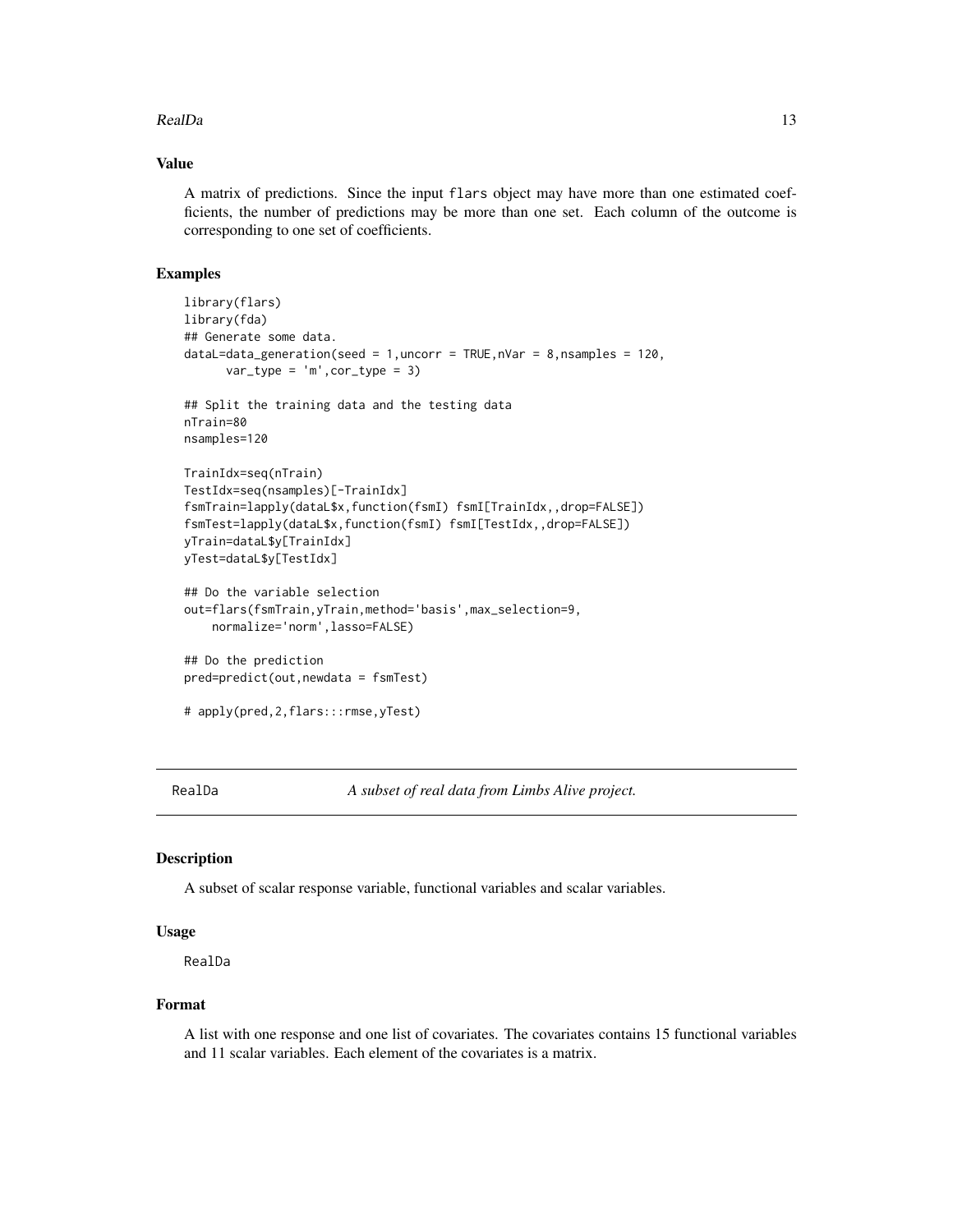## Details

The data set is from Limbs Alive project. The functional variables are trajectories from patients movements. The scalar variables are summary statistics of some more complex movements and time from stroke to the recording time. Patients' indices are not included in the date set.